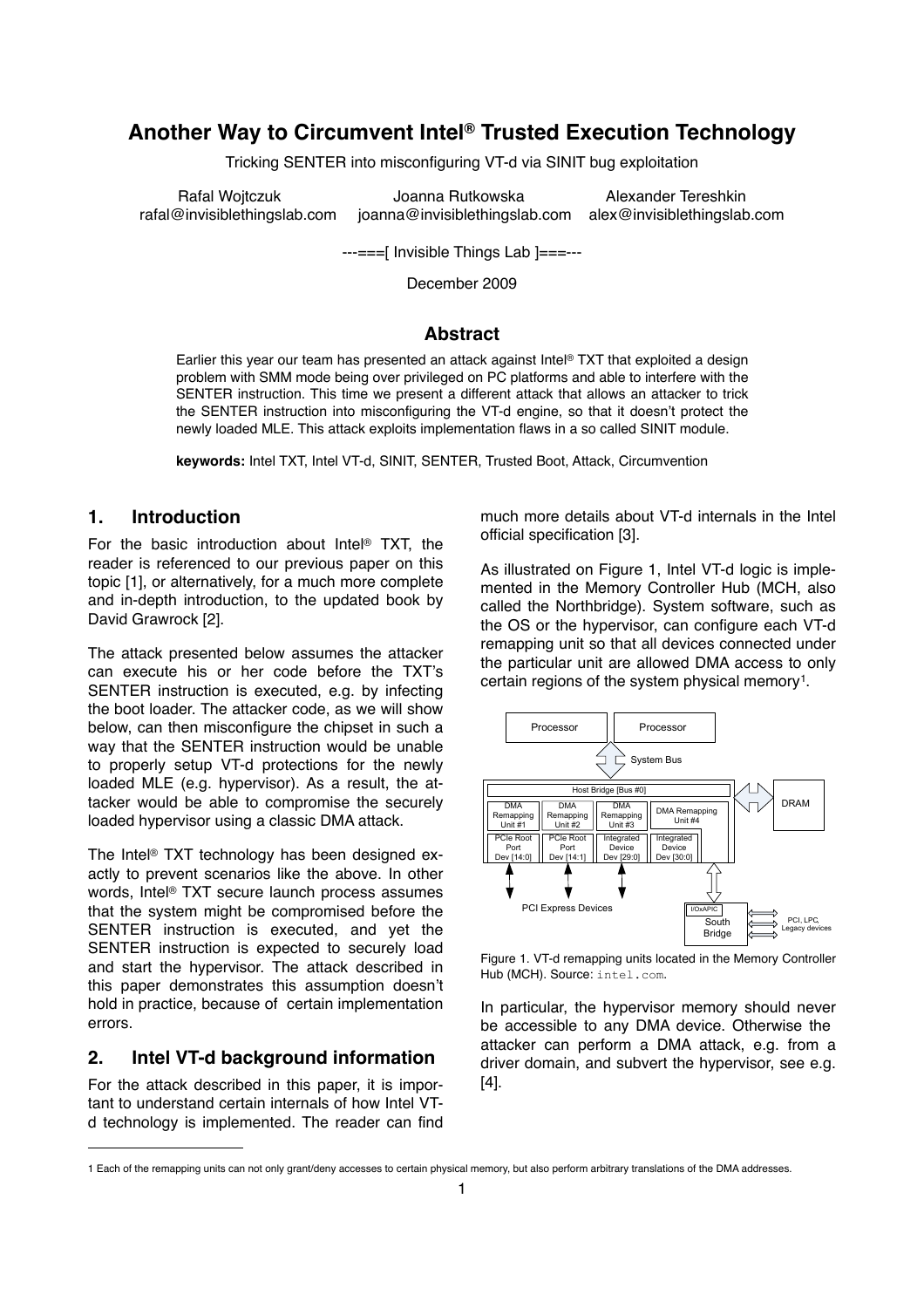It is important to stress that a typical system has more than just one DMA remapping unit. In the example in the figure above there are four independent remapping units in the system. Separate remapping units could be used, for instance, for graphics and audio cards, another for Intel Management Engine (which is used for AMT), and yet another one for all the other PCI and PCI Express devices, like network cards, SATA controllers, and all the legacy PCI devices connected via the Southbridge.

An important question we should answer, is how the system software knows how many DMA remapping units are present in the system, which devices are connected to each unit, and where their configuration registers are located?

The answer to the above questions is provided by the so called DMAR ACPI table.

# **3. The DMAR ACPI table**

The Intel VT-d specification [3] defines the so called DMAR ACPI table, whose sole purpose is to provide detailed description about each DMA remapping unit in the system. Those tables are being constructed in RAM, and exposed to the system software by the BIOS. Here, the assumption is that the OEM, which provides the BIOS, knows exactly the hardware used by the platform (in that case the specifics of the Memory Controller Hub), as well as where its configuration registers has been mapped into system memory.

On Figure 2, a structure used to describe properties of one DMA Remapping Unit is presented. Two fields are of special importance for us: the *Register Base Address* field, that tells the system software where the memory-mapped configuration registers are located in the system physical memory address space, and also the *Device Scope[]*, which identifies devices connected to this DMA Remapping Unit. The devices are identified by specifying their BDF addresses, or ranges of BDF addresses.

| <b>Field</b>          | <b>Byte</b><br>Lenath | <b>Byte</b><br>Offset   | <b>Description</b>                                                                                                                                                                                                                                                                                                                                                                                                                                                                                                                                                                                                                                                                                                                                                                                       |
|-----------------------|-----------------------|-------------------------|----------------------------------------------------------------------------------------------------------------------------------------------------------------------------------------------------------------------------------------------------------------------------------------------------------------------------------------------------------------------------------------------------------------------------------------------------------------------------------------------------------------------------------------------------------------------------------------------------------------------------------------------------------------------------------------------------------------------------------------------------------------------------------------------------------|
| Type                  | $\overline{z}$        | $\Omega$                | 0 - DMA Remapping Hardware Unit Definition<br>(DRHD) structure                                                                                                                                                                                                                                                                                                                                                                                                                                                                                                                                                                                                                                                                                                                                           |
| Lenath                | $\overline{z}$        | $\overline{2}$          | Varies (16 + size of Device Scope Structure)                                                                                                                                                                                                                                                                                                                                                                                                                                                                                                                                                                                                                                                                                                                                                             |
| Flags                 | 1                     | $\overline{\mathbf{4}}$ | Bit 0: INCLUDE PCI ALL<br>• If Set, this remapping hardware unit has under<br>its scope all PCI compatible devices in the<br>specified Segment, except devices reported<br>under the scope of other remapping hardware<br>units for the same Segment. If a DRHD structure<br>with INCLUDE PCI ALL flag Set is reported for a<br>Segment, it must be enumerated by BIOS after<br>all other DRHD structures for the same<br>Seament <sup>1</sup> . A DRHD structure with<br>INCLUDE PCI ALL flag Set may use the 'Device<br>Scope' field to enumerate I/OxAPIC and HPET<br>devices under its scope.<br>• If Clear, this remapping hardware unit has under<br>its scope only devices in the specified Seament<br>that are explicitly identified through the 'Device<br>Scope' field.<br>Bits 1-7: Reserved. |
| Reserved              | 1                     | 5                       | Reserved (0).                                                                                                                                                                                                                                                                                                                                                                                                                                                                                                                                                                                                                                                                                                                                                                                            |
| Segment Number        | $\overline{z}$        | 6                       | The PCI Segment associated with this unit.                                                                                                                                                                                                                                                                                                                                                                                                                                                                                                                                                                                                                                                                                                                                                               |
| Register Base Address | 8                     | 8                       | Base address of remapping hardware register-set for<br>this unit.                                                                                                                                                                                                                                                                                                                                                                                                                                                                                                                                                                                                                                                                                                                                        |
| Device Scope [1]      |                       | 16                      | The Device Scope structure contains zero or more<br>Device Scope Entries that identify devices in the<br>specified seqment and under the scope of this<br>remapping hardware unit.<br>The Device Scope structure is described below.                                                                                                                                                                                                                                                                                                                                                                                                                                                                                                                                                                     |

Figure 2. A DMA-remapping hardware unit definition (DRHD) structure. DMAR ACPI table contains one such structure for each DMA remapping unit in the system. Source: intel.com

### **4. Problem with the DMAR ACPI table**

An alert reader should have already spotted a problem related to the use of DMAR ACPI table for reporting of VT-d hardware configuration: ACPI tables are not digitally signed by the BIOS, nor they are protected in any way. In fact it is easy for the attacker to modify DMAR table by simply overwriting system memory.[2](#page-1-0)

Indeed, our first idea for the attack was to subvert the DMAR ACPI table in such a way that the SENTER instruction (as well as the rest of the system software executed afterwards, e.g. tboot and Xen) got a wrong picture of VT-d hardware. More precisely, we wanted to cheat that there is only one DMA remapping unit in the system, and we would choose a unit which is "innocent" from our attacker's perspective.

E.g. we observed that vPro systems have a separate DMA remapping unit dedicated for the Management Engine (ME) only. Because our DMA attack would not come from the ME, but rather from some ordinary device like the network card or disk controller, it would be useful to pretend to the system that this ME-specific remapping unit is the only one remapping unit in the system and that it covers all the devices. In that case, we anticipated, the SENTER instruction and later the MLE (e.g. tboot, or Xen) would only initialize and setup this one remapping unit, thinking this would protect against DMA attacks from all the devices in the system.

<span id="page-1-0"></span><sup>2</sup> It is indeed very easy, because we assume a scenario where the attacker executes code before SENTER, which in practice means the attacker subverted e.g. the bootloader. In that situation there is no OS that could apply any protections on the memory where BIOS stored the ACPI tables, including the DMAR table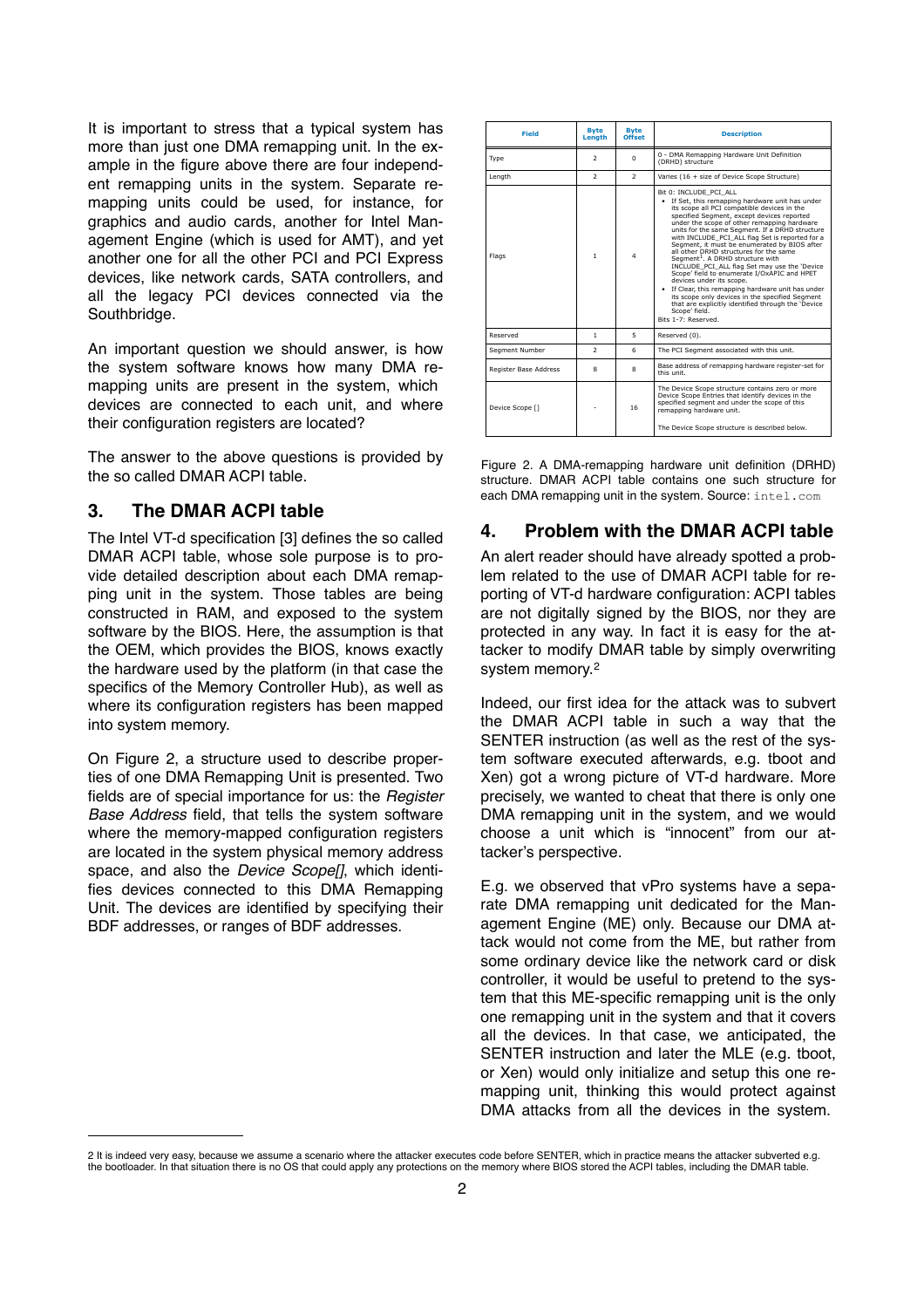After all, they should have no way of knowing there are other remapping units for other devices.

Interestingly, after implementing a simple DMAR subverting exploit, it turned out that the SENTER instruction didn't execute successfully. In fact, it returned an error about the VT-d configuration reported in the DMAR table<sup>3</sup>...

#### **5. The mysterious SINIT module**

A curious reader would already be asking a question: so how the SENTER instruction knew that the VT-d configuration reported in DMAR was a fake one?

It turned out that this is one of the roles of the so called SINIT Authenticated Code modules, that are distributed by Intel for all TXT-capable chipsets. Currently the modules are being made available as part of the Intel's reference implementation of TXTbased trusted boot project [5], but in the future the specific modules might be bundled together with the BIOS firmware.

The internals (exact algorithms and code) of SINIT modules are not documented by Intel. All that is officially known is that the SENTER instruction loads[4](#page-2-1) and executes the SINIT module specific to the chipset on which it's running, and that the code the SINIT module contains is tasked with enforcing appropriate platform configuration needed for secure launch process.

It is important to notice that the SINIT modules are digitally signed and that the code inside SINIT will get executed by SENTER only if the signature is intact.

We took a closer look at the SINIT module for our platform (based on Q45 chipset), suspecting that it has something to do with ability to detect fake VT-d configuration. It turned out the module contains regular x86 code, so it was easy for us to disassemble and further analyze it.

### **6. Inside the SINIT module**

Because we knew the error codes that SENTER was returning when we tried to cheat about DMAR table, it was rather easy to locate the pieces of code that likely were responsible for detecting the VT-d misconfiguration.

In particular the following code, in the SINIT module for Q45 chipsets, turned out to be responsible for verifying device scopes and BAR registers in the DMAR table:

```
mov edi, es:MCHBAR
mov esi, es:DMAR
add esi, size ACPI TABLE DMAR
check DRHD_0:
mov eax, [edi+0D40h]
and eax, 0FFFFFFFEh
mov edx, eax
pusha
mov eax, 0D800h ; PCI device 0:1b.0
call pci_read_word
cmp bx, 0FFFFh
popa
jz short check_DRHD1
cmp eax, [esi+DMAR_DRHD.BAR]
jnz BARs_mismatch
...
// perform other checks in this DRHD
...
check_DRHD_1:
mov eax, [edi+0D00h]
and eax, 0FFFFFFFEh
mov ecx, eax
pusha
mov eax, 1000h ; PCI device 0:2.0
call pci_read_word
cmp bx, 0FFFFh
popa
jz short check_DRHD_2
cmp eax, [esi+DMAR_DRHD.BAR]
jnz BARs_mismatch
...
check_DRHD_2:
mov eax, [edi+0D80h]
...
check_DRHD_3:
mov eax, [edi+0DC0h]
and eax, 0FFFFFFFEh
cmp eax, [esi+DMAR_DRHD.BAR]
jnz short BARs_mismatch
...
```
We see here that if certain PCI devices are present (their configuration register at offset  $0\times0$  doesn't read as  $0xffff$ , then it is assumed that certain DMA remapping unit is present, and the corresponding DRHD structure for this remapping unit

<span id="page-2-0"></span><sup>3</sup> We have also tried more subtle attacks, that e.g. preserved the original number of DRHD structures, but only modified the BAR field or the Device Scope fields. In<br>any case SENTER was throwing various errors, about BAR mi

<span id="page-2-1"></span><sup>4</sup> It seems that the SINIT code is never loaded into DRAM, but rather only to the so called AC Execution Area, which seems to be located in the CPU cache.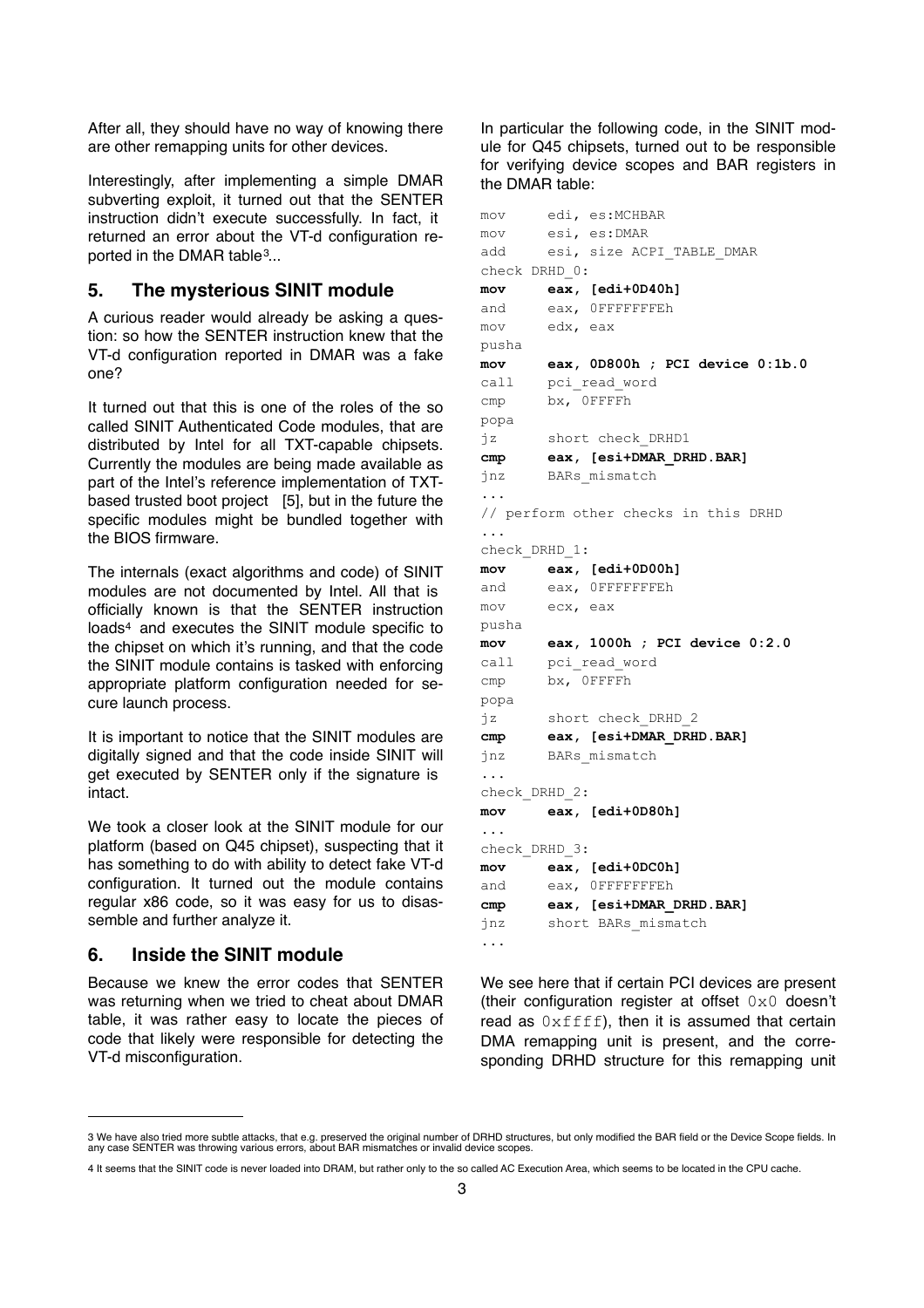should be verified. In the fragments above, one can see e.g. that it is verified whether the Register Base Address field (BAR) reported in DRHD structure matches the one reported by the chipset in some (undocumented) fields of the MCHBAR regio[n5.](#page-3-0)

In the case of a Q45-based system we used for testing the following PCI devices were checked in order to establish if given DMA remapping unit is present and if given DRHD structure in the ACPI DMAR table should be verified:

| <b>DRHD</b> | <b>PCI BDF</b><br>address | <b>Device Name</b>            |
|-------------|---------------------------|-------------------------------|
|             | 0:1b.0                    | <b>Intel Integrated Audio</b> |
|             | 0:02.0                    | Intel Integrated Graphics     |
| 2           | 0:03.0                    | Intel AMT/ME                  |
| з           | $\star$                   | All other devices             |

We see there are 4 DMA remapping units in this system: one exclusive remapping unit for audio and for graphics, yet another separate unit for Intel AMT/ME device, and finally the last one for all the other devices in the system.

# **7. The role of the ACPI DMAR table**

One could ask why do we need an ACPI DMAR table, if the SINIT module is so smart that it could figure out all the VT-d hardware configuration by just by querying the chipset?

That's true indeed that the SINIT code, and consequently the SENTER instruction, does not need any help from the DMAR table. However, all the rest of the system software, in particular the MLE that is about to be started by SENTER, is not expected to know all the specifics of the platform, and consequently it's convenient to present information about VT-d hardware configuration in some unified, chipset-independent way. And this is the role of the DMAR ACPI table.

A careful reader would, however, point out that it's insecure for MLE to relay on the ACPI tables. As we pointed out earlier, the ACPI tables are neither signed, nor protected by BIOS in any way against tampering.

To protect against tampering with DMAR table and misleading MLE into wrong usage of VT-d, the SINIT module, after it verifies the integrity of DMAR table, copies it onto the so called TXT heap, which is a special region of memory that is protected against tampering during and after secure launch.

It's important, however, for the developers of the system software to realize this security problem and to consciously use the copy of DMAR ACPI table from TXT heap, rather then from BIOS memory.

As an example, one of the developers of tboot, that is an Intel's open source implementation of trusted boot based on TXT, and that is part of the popular Xen hypervisor, has patched this problem only at the beginning of this year [6].

However, back to our attack, the situation looks pretty secure today. We have a smart SINIT code that can detect any potential tampering of DMAR table introduced before SENTER execution, and also we assume the system software is properly written and uses a copy of DMAR table from the TXT heap[6.](#page-3-1)

Is there a chance to still bypass TXT in that case?

### **8. The bug in the SINIT module**

It turned out there is (obviously, otherwise, the authors would not be boring our dear readers with this little paper).

Let's have a look at the actual code used by the SINIT module that is used to read the base of the MCHBAR region (which, as we saw before, is extensively used for various checks of DMAR table):

| pusna     |                              |
|-----------|------------------------------|
| mov       | eax, 0x48 ; MCHBAR address   |
|           | call pci get long            |
|           | and ebx, 0xfffffffe          |
|           | mov DWORD PTR es:MCHBAR, ebx |
|           | cmp ebx, 0xfec04000          |
|           | ja continue                  |
|           | mov al, 0x4                  |
|           | mov ah, Oxc                  |
|           | call sinit error             |
| continue: |                              |
|           | or ebx,0x1                   |
|           | call pci write long          |
| popa      |                              |
| ret       |                              |

<span id="page-3-0"></span><sup>5</sup> These are the fields at offsets 0xd40, 0d00, 0xd80 and 0xdc0. Interestingly those fields are not documented in the public chipset specification.

pusha

<span id="page-3-1"></span><sup>6</sup> Obviously, we have also verified that it was not possible to modify the mentioned above undocumented chipset registers in the MCHBAR at offsets 0xd40, etc. Most likely thay have been locked down by the BIOS.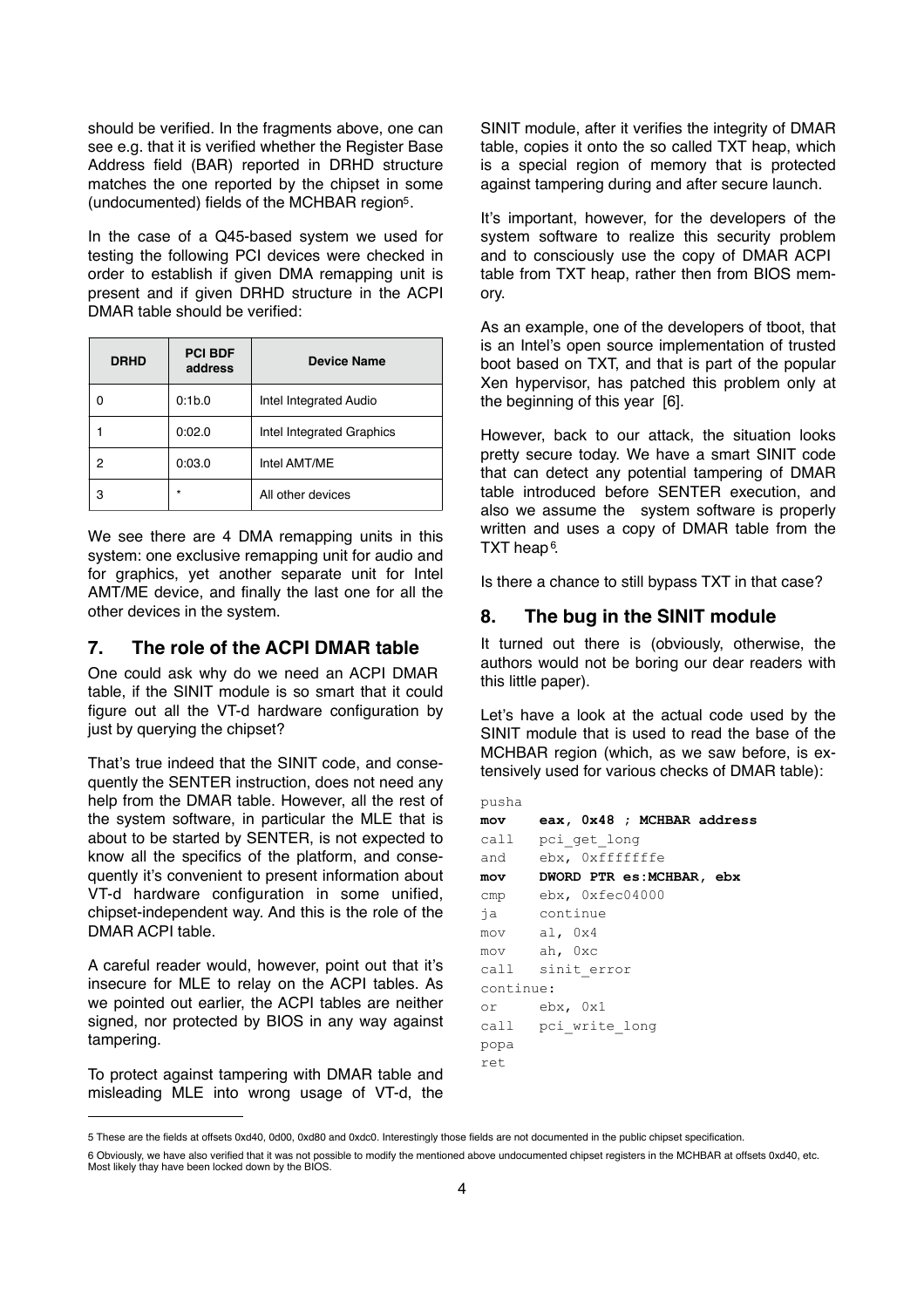The problem with the code above will become clear if we look at the chipset specification for MCHBAR register definition: **Enabled by writing a 1 to MCHBAREN ENGLIS** 

| Bit      | <b>Access</b>  | <b>Default</b><br>Value | <b>RST/PWR</b> | <b>Description</b>                                                                                                                                                                                                                                                                                                                                                                                                                                                                                           |
|----------|----------------|-------------------------|----------------|--------------------------------------------------------------------------------------------------------------------------------------------------------------------------------------------------------------------------------------------------------------------------------------------------------------------------------------------------------------------------------------------------------------------------------------------------------------------------------------------------------------|
| 63:36    | <b>RO</b>      | 0000000h                | Core           | Reserved                                                                                                                                                                                                                                                                                                                                                                                                                                                                                                     |
| 35:14    | R/W/L          | 000000h                 | Core           | (G)MCH Memory Mapped Base Address (MCHBAR):<br>This field corresponds to bits 35:14 of the base address<br>(G)MCH Memory Mapped configuration space, BIOS will<br>program this register resulting in a base address for a<br>16 KB block of contiquous memory address space. This<br>register ensures that a naturally aligned 16 KB space is<br>allocated within the first 64GB of addressable memory<br>space. System Software uses this base address to program<br>the (G)MCH Memory Mapped register set. |
| 13:1     | R <sub>O</sub> | 0000h                   | Core           | Reserved                                                                                                                                                                                                                                                                                                                                                                                                                                                                                                     |
| $\Omega$ | R/W/L          | 0h                      | Core           | <b>MCHBAR Enable (MCHBAREN):</b><br>$0 = MCHBAR$ is disabled and does not claim any memory<br>1 = MCHBAR memory mapped accesses are claimed and<br>decoded appropriately                                                                                                                                                                                                                                                                                                                                     |

It shows that the MCHBAR register is a 64-bit register. However, the code accessing this register used by the SINIT module, is treating MCHBAR as if it was 32-bit long.

While this looks innocent, because on most systems the MCHBAR region is mapped below 4GB address, it might be abused by the attacker.

The attacker can, indeed, modify the value of the MCHBAR register before executing SENTER instruction. It can be done via a standard write to the PCI configuration space of the chipset (BDF 0:0.0, register offset  $0 \times 48$ ).

#### **9. The attack sketch**

In particular, the attacker might overwrite the MCHBAR register with the following value:

#### $Y = (1 \leq 32) + X$

where X is a 32-bit number. This way the SINIT code will believe that the MCHBAR region is mapped at the memory starting at the address X, while the real MCHBAR region will be mapped by the chipset at the address Y.

Now, let's assume the attacker managed to map some memory at address X, located between 0xfec04000 and 0xffffffff (see the condition check in the code above). In that case the attacker can prepare a fake MCHBAR region at this lower address.

The fake region will be almost identical to the original MCHBAR region (we can just copy a block of memory<sup>7</sup> mapped at the address  $Y$ ), with one exception, however. Namely, the value of the (undocumented) register in the MCHBAR region, that holds the value of Register Base Address (BAR) for the last DMA remapping unit #3 that covers most of the PCI devices in our system, will be modified to point to the BAR field of either of the first three remapping units, that are used to filter Audio, Graphics, or ME devices respectively[8.](#page-4-1)

Additionally, we need to change the corresponding BAR field in the ACPI DMAR table. This way, the SINIT code will not be able to realize that there is something wrong with the BAR field for the last remapping unit<sup>9</sup>.

As a result, both SENTER and the system software (e.g. Xen) will be tricked into believing that the last remapping unit has its configuration registers mapped at some other memory location (in our case where are the registers of the unit #0, #1, or #2). Consequently, it won't be possible for the SENTER instruction, and later for system software, to properly setup VT-d permissions for most of the PCI devices in the system, as most of the devices are being handled by this last remapping unit.

This will result in the SENTER completing successfully, and the MLE initializing successfully, but their memory will not be VT-d protected<sup>[10](#page-4-3)</sup>. Now, the attacker can use a DMA attack, e.g. from an unprivileged VM that has at least one PCI device assigned to it (PCI pass-through) via VT-d, and compromise the hypervisor, or other system software.

The attacker can even program one of the PCI devices *before* executing SENTER instruction in order to schedule a malicious DMA, so that it automatically subverted the newly loaded hypervisor just a moment after it gets loaded. In that case no further access to a driver domain will be needed.

#### **10. Some details**

For the attack to work, the attacker must map some usable memory above  $0xfec04000$  address (but still below 4G).

We should observe that even if the target system has 4GB, or more, of DRAM memory installed, still no physical DRAM is mapped in the window be-

<span id="page-4-0"></span><sup>7</sup> We copy 16kB of memory, starting at MCHBAR address.

<span id="page-4-1"></span><sup>8</sup> In the case of our proof of concept attack described later, we chose to point to the BAR of the DRHD[0], although the DRHD[1], and DRHD[2] would be just as good. Our DMA attack was using HDD controller, so neither of the first three DMA remapping units could be used to stop such an attack

<span id="page-4-2"></span><sup>9</sup> Perhaps the SINIT code could figure out that there are two different DMA remapping units in the system that use the same base addresses for mapping their<br>registers. But perhaps this is not something forbidden by the spec

<span id="page-4-3"></span><sup>10</sup> Of course the values in the PCR registers 17 and 18 are not affected by the attack.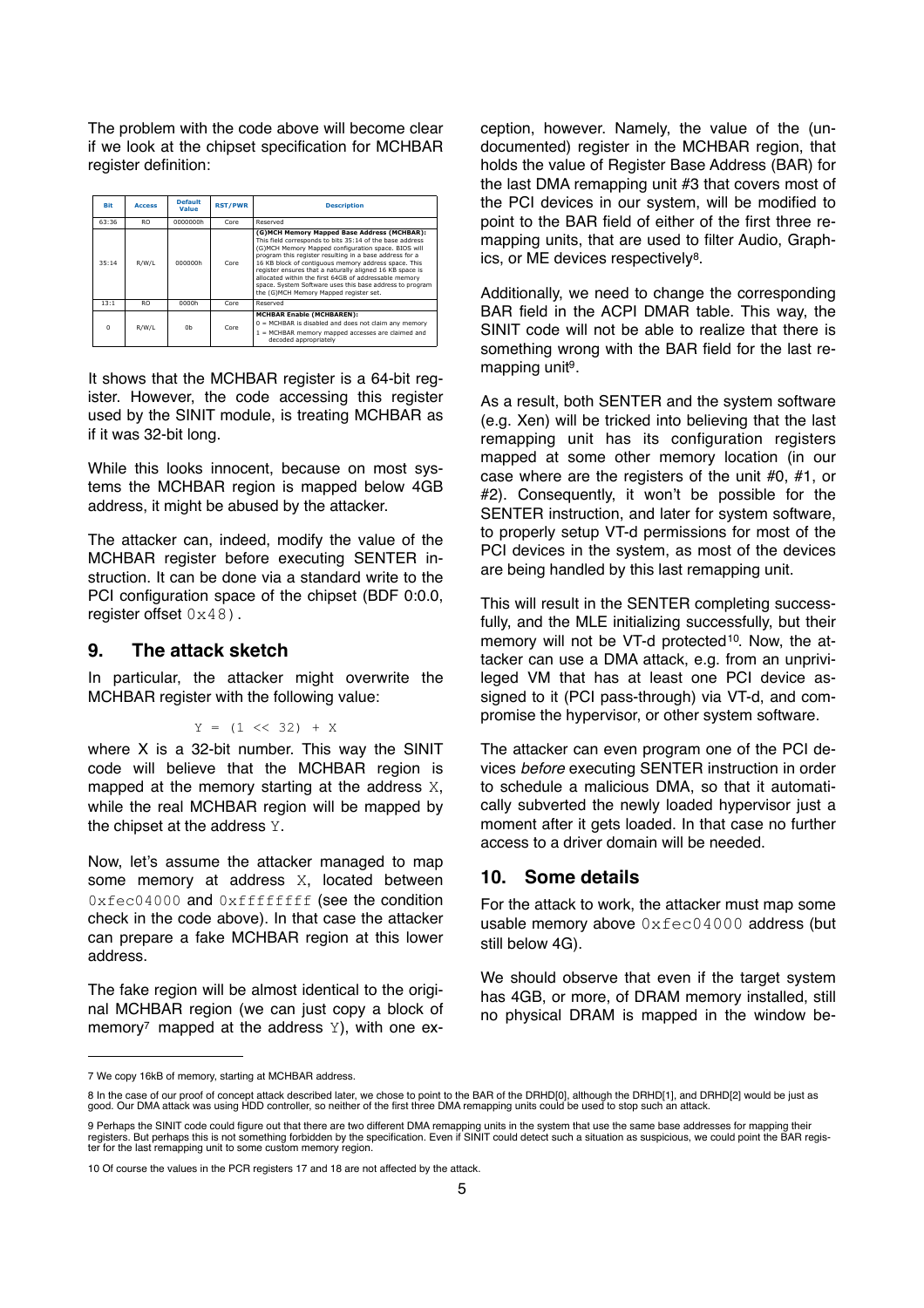tween the address specified in the TOLUD register and 4GB (see Figure 3 below).



Figure 3. Physical memory mapping above TOLUD on Q45 based systems. Source: intel.com

However, there is a window of addresses between 0xfef00000 and 0xffe00000 that are mapped to the ICH (southbridge). Having a memory mapped in this range would satisfy the requirement for our attack, as those addresses lay above 0xfec04000.

> We have decided to use a network card device (based on Intel integrated e1000e chipset, that is part of the standard Intel ICH) in order to map some memory. It turned out that by writing to certain configuration register of the network card (MBARA), we could make a substantial amount of memory (64kB) mapped at the desired address range.

# **11. The Proof Of Concept**

Below we present a pseudo-code for a working exploit we have written and tested on a Q45-based system.

The code below should be executed before the secure launch is started, e.g. as part of the MBR or boot loader, e.g. GRUB.

```
#define ETH_MEM 0xfef00000
#define FAKE_MCHBAR (ETH_MEM+0x10000)
#define NEW_MCHBAR ((1ULL<<32) + 
                     FAKE_MCHBAR)
```
// map some memory above 0xfec00000... pci write long (ETH DEV, MBARA REG, ETH<sup>-MEM</sup>)

// copy original MCHBAR region there... MCHBAR = pci\_read\_long (MCH\_DEV, MCHBAR\_REG); memcpy (FAKE MCHBAR, MCHBAR&~1, 0x4000);

// do the trick!  $DMAR = qet acpi dmar base()$ ; **DMAR.DRHD[3].BAR = DMAR.DRHD[0].BAR**  $*($ FAKE MCHBAR + 0xdc0) = DMAR.DRHD $[3]$ .BAR

// update MCHBAR... pci write longlong (MCH DEV, MCHBAR REG, NEW\_MCHBAR | 0x1)

We have tested our exploit code on both a Q35 based and a Q45-based systems. We used Xen 3.4.2 hypervisor, with the most recent release of tboot [5], (tboot-20090330), together with the latest SINIT modules, and also latest versions of Intel BIOS[11.](#page-5-0)

### **12. Affected products**

Intel® TXT is a very new technology. The first desktop machines supporting TXT started appearing only at the end of 2007, while laptops with TXT support have not been available before 2009. Consequently very few products use TXT. One example is the open source Xen hypervisor [7], that uses the earlier mentioned tboot for implementing TXTsupported boot.

<span id="page-5-0"></span><sup>11</sup> A word of caution for those brave users who would like to try TXT at home (even without exploiting anything). If you execute SENTER on a system which has a<br>too-old BIOS, that is not TXT-compatible, you risk... bricking failure). In that case the Memory Controller Hub would assume that "secrets are still in memory" and would not let anybody talk to DRAM, even the BIOS, be special SCLEAN module is loaded and executed. Of course, a non-TXT-aware BIOS doesn't know it should execute some SCLEAN module. As a result BIOS<br>cannot access DRAM, which obviously doesn't allow to boot the platform. The and re-flash it with original image using an external flash programmer. Obviously, not the most entertaining activity one could wish for.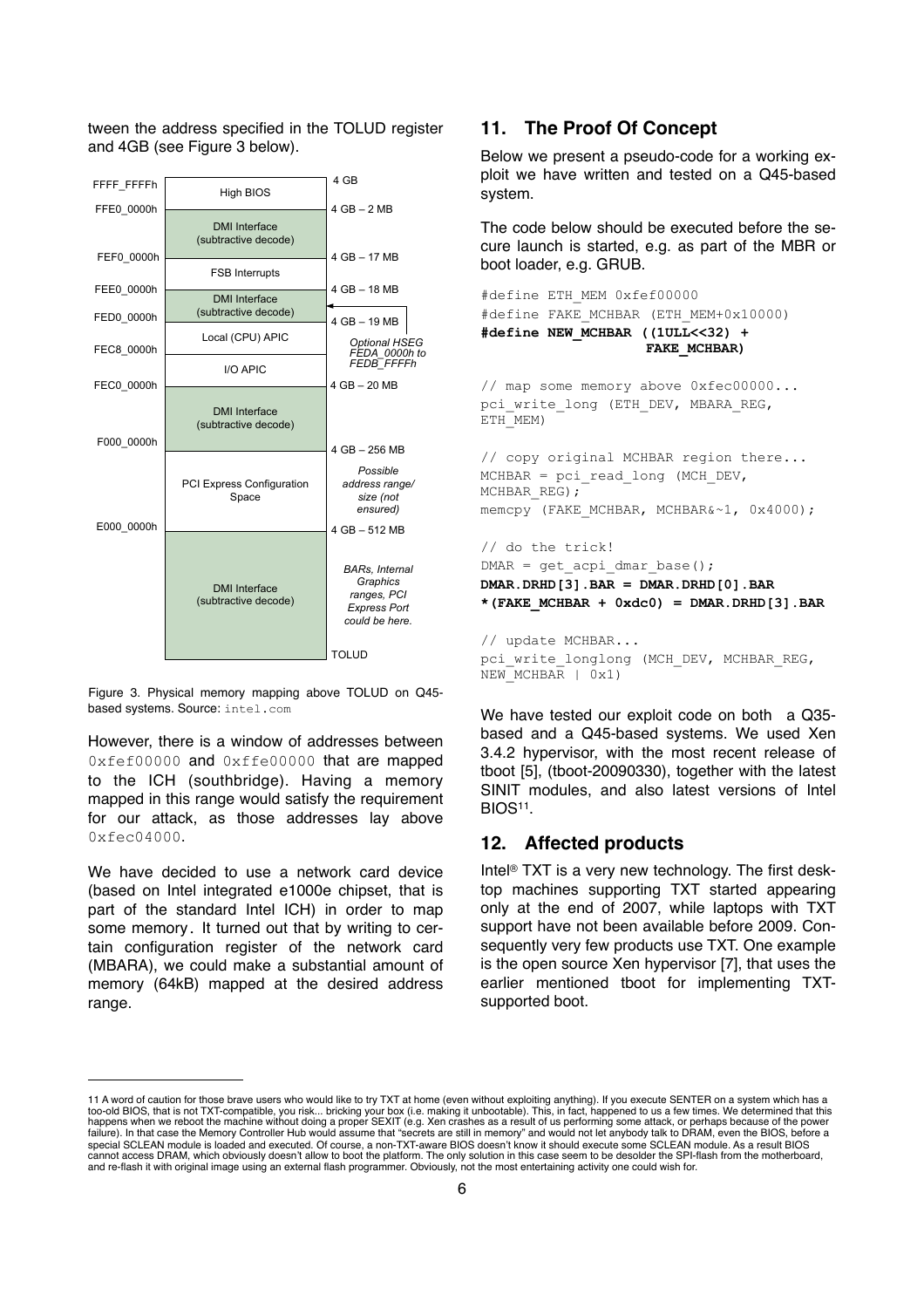There is also at least one upcoming commercial product, Citrix's XenClient, that is said to make extensive use of Intel VT-d and TXT technologies [8].

We should stress, however, that if the virtualization system is well designed, a buggy TXT doesn't automatically render the system useless and vulnerable. Rather, in normal circumstances, the attacker would still need to bypass the systemimposed protections first (e.g. exploit a potential bug in the hypervisor). The difference that the TXT makes, is that in the event of such an attack, if the attacker tried to introduce any permanent changes to the system, e.g. subvert the hypervisor or Dom0 binaries on disk, the TXT would be able to prevent such a subverted system from booting the next time.

However, there exist scenarios where TXT attack can be fatal and no other bug in the system software is required to undermine security of the platform.

One such case is when the system's goal is to contain a potentially malicious user. As an example we can consider a virtualization system, where one of the virtual machines is treated as "corporate" VM, while other VMs might be the user's private machines. The corporate IT department might want to grant this "corporate" VM an access to corporate internal network and servers (e.g. only the machine that positively passes Remote Attestation, can log into the corporate intranet), but at the same time might want to forbid the user to connect any USB device to the "corporate" VM, in order to ensure the employee will not be able to make copies of the company's internal documents. This is, in fact, one of the goals of the earlier mentioned Citrix's upcoming XenClient product [9].

For the above scenario TXT is absolutely necessary, and if the attacker can bypass TXT secure launch, e.g. using the exploit presented in this paper, the attacker can bypass such restrictions at will. And this all using an extremely cheap softwareonly attac[k12.](#page-6-0)

Another scenario where TXT circumvention might be fatal is full disk encryption, especially in case of laptops. It's widely known that a full disk encryption scheme that is not based on a trusted boot scheme is subject to trivial attack where the attacker can

subvert e.g. the boot loader in order to capture the user passphrase. Later the attacker can steal the encrypted laptop and will know the passphrase needed to decrypt it. Such attacks have been demonstrated in practice, see e.g. Evil Maid Attack [10].

It is thus very important to provide some form of trusted boot when full disk encryption is in use. Intel® TXT is a good candidate, as it doesn't require maintaing a long chain of trust throughout the boot process. However, an attack on TXT like the one presented in this paper, can be used to circumvent such a trusted boot protection of full disk encryption program, consequently leading to a successful "Evil Maid"-like attack, with potentially fatal consequences.

### **13. Status of the SINIT vulnerability**

We have informed Intel about our discovery of the SINIT implementation error, together with description how it could be exploited by an attacker to circumvent TXT secure launch, on September 30, 2009. We then agreed to withhold the publication of this paper until Intel fixes the problem and publishes updated SINIT modules and the appropriate security advisory.

Intel has patched the SINIT bug and published updated SINIT modules on December 21, 2009 [11].

#### **14. Summary**

In this paper we have presented another attack that could be used to fully circumvent Intel Trusted Execution Technology, specifically its core mechanism for secure late launch. This is the second attack on Intel® TXT our team has disclosed this year, with the previous attack presented in February [1].

Our research in this area demonstrates that hardware-aided security is not a silver bullet and that such hardware technologies can still be sometimes attacked using software-only attacks. The mere fact that some mechanism is implemented in the CPU or in the chipset, doesn't automatically make it secure (see also our recent work on Intel AMT rootkits [12]).

We (still) believe, however, that hardware technologies, such a Intel VT-d and Intel® TXT are crucial in building secure systems.

<span id="page-6-0"></span><sup>12</sup> Of course, the person that is in a physical possession of the machine, e.g. laptop, can theoretically, always gain full control over the software executing on this machine. In particular, such an attacker can e.g. replace the processor with a malicious processor that would allow for certain backdoors (e.g. ring3 to ring0 escala-<br>tion), or can retrieve the secrets stored in the TPM us device. Such physical attacks are however considered very expensive to perform, often much more expensive than the data that are supposed to be protected by such systems.